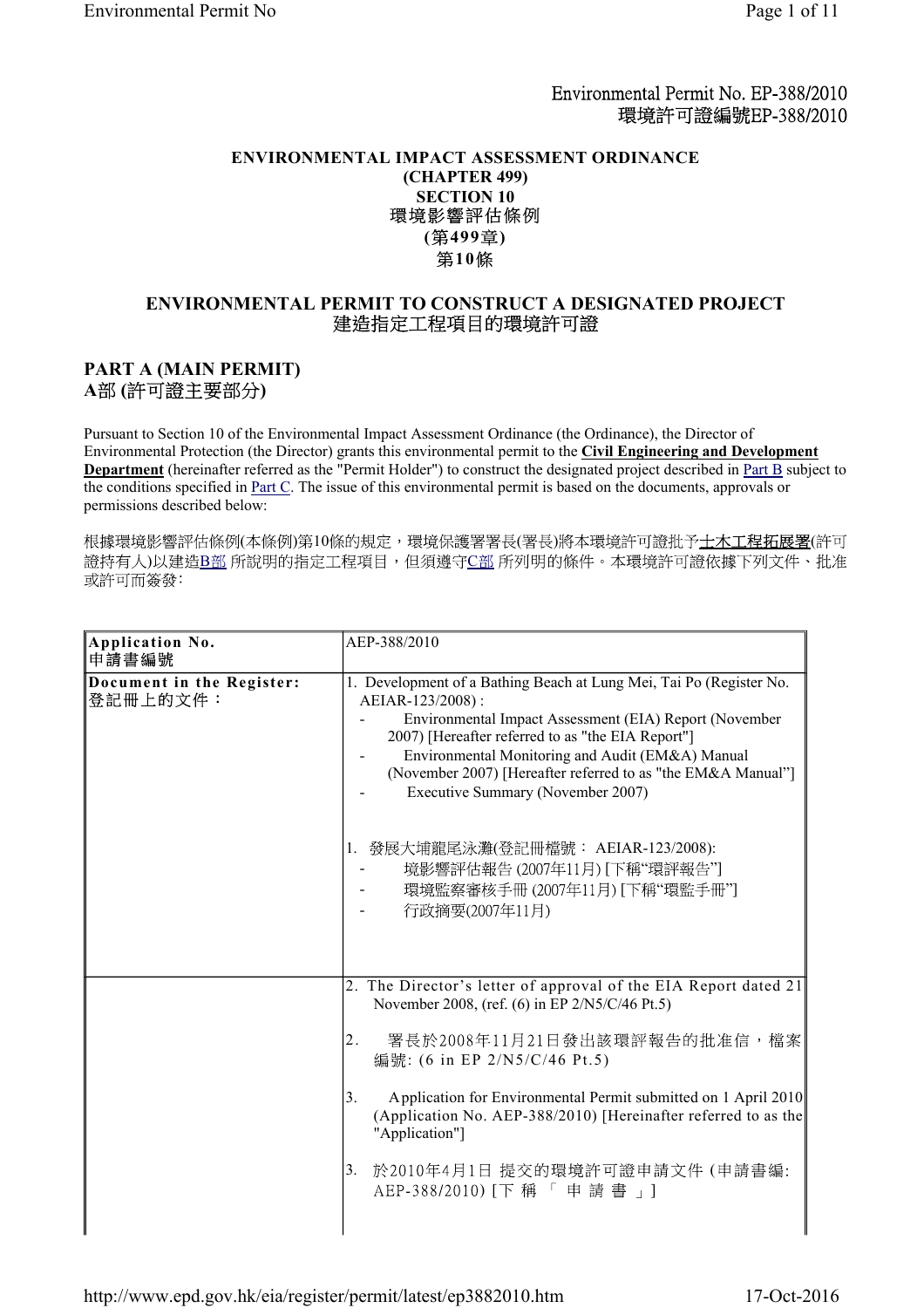26 April 2010

Date (Maurice K.L. YEUNG) Principal Environmental Protection Officer (Assessment and Noise) for Director of Environmental Protection<br>環境保護署署長 (首席環境保護主任(評估及噪音)楊國良代行

## **PART B (DESCRIPTIONS OF DESIGNATED PROJECT)** B部(指定工程項目的說明)

Hereunder is the description of the designated project mentioned in  $Part A$  of this environmental</u> permit:

下列為本環境許可證A部 所提及的指定工程項目的說明:

| <b>Title of Designated Project</b><br>指定工程項目的名稱                 | Development of a Bathing Beach at Lung Mei, Tai Po<br>[The project is hereinafter referred to as "the Project".]<br>發展大埔龍尾泳灘                                                                                                                                                                                                                                                                                                                                                                                                             |
|-----------------------------------------------------------------|------------------------------------------------------------------------------------------------------------------------------------------------------------------------------------------------------------------------------------------------------------------------------------------------------------------------------------------------------------------------------------------------------------------------------------------------------------------------------------------------------------------------------------------|
|                                                                 | [上述工程項目下稱"工程項目"]                                                                                                                                                                                                                                                                                                                                                                                                                                                                                                                         |
| <b>Nature of Designated Project</b><br>指定工程項目的性質                | Dredging operation for the development of a bathing beach, which is less than<br>500m from the nearest boundary of an existing site of special scientific interest<br>and conservation area.<br> 挖泥工程以發展泳灘。挖泥工程將距離現有的具有特別科學價值的地點及自<br>然保育區少於500米。                                                                                                                                                                                                                                                                                        |
| <b>Location of Designated Project</b><br>指定工程項目的地點              | Lung Mei, Tai Po.<br>大埔龍尾。<br>Figure 1 attached to this Permit shows the location of the Project.<br>工程項目的位置載於本許可證的附圖一。                                                                                                                                                                                                                                                                                                                                                                                                                  |
| <b>Scale and Scope of Designated</b><br>Project<br>指定工程項目的規模和範圍 | The Project is to develop a bathing beach at Lung Mei, Tai Po and the scope of<br>works of the Project includes the following :-<br>(i)<br>construction of a 200m long beach with a groyne at each end of<br>the beach which includes dredging and sandfilling works;<br>construction of one culvert at the eastern side of the beach and<br>(ii)<br>another small section of culvert and open drainage channel with<br>gabion embarkments at the western end, both to collect and divert<br>surface runoff from upstream locations; and |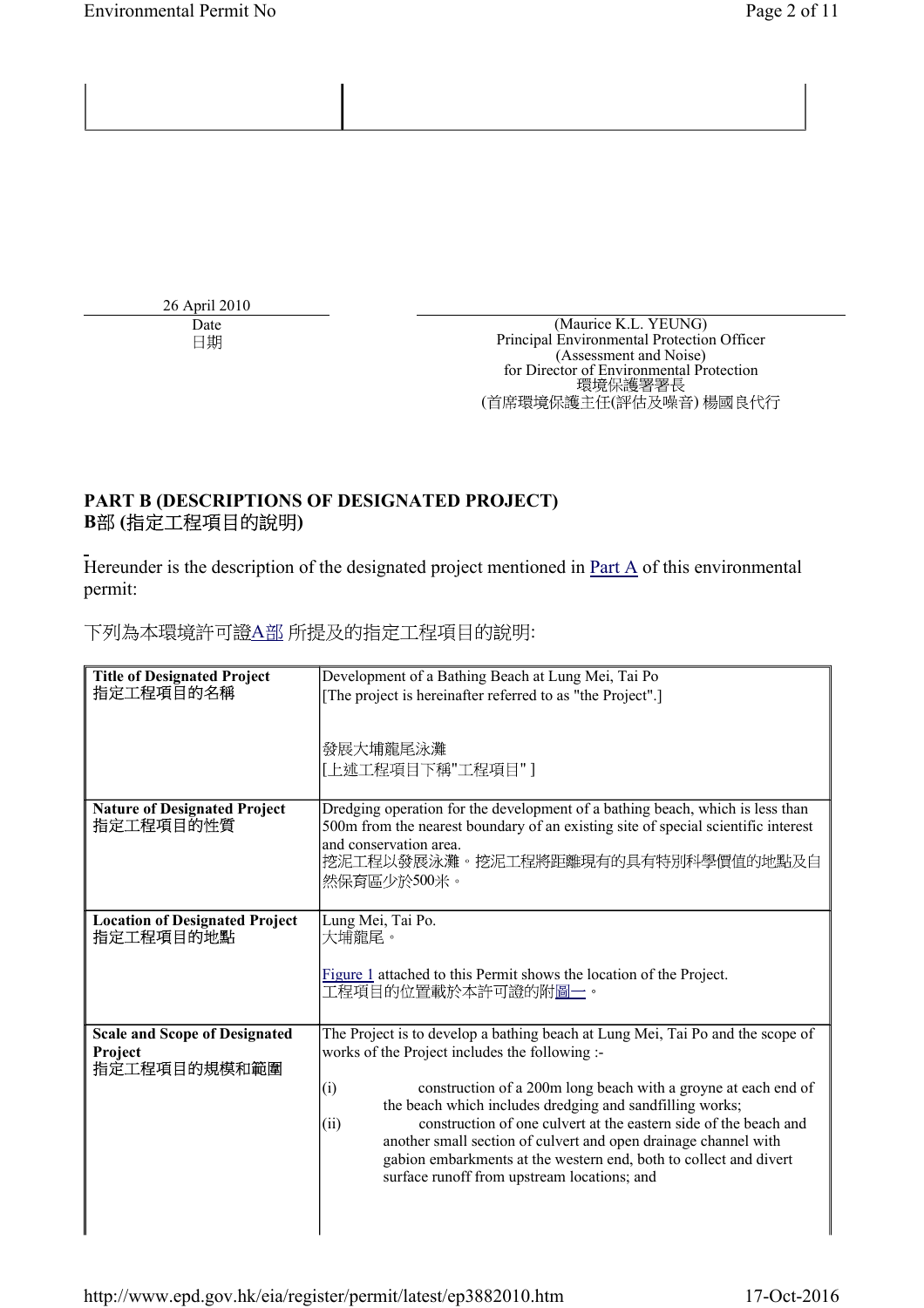| (iii) | construction of a beach building with associated beach building<br>facilities, kiosk and a carpark and associated road improvement works<br>adjoining the facility; |
|-------|---------------------------------------------------------------------------------------------------------------------------------------------------------------------|
| (i)   | 工程項目是於大埔龍尾發展一個泳灘,工程範圍包括:<br>建造全長200米的泳灘,泳灘兩端各有一個護沙堤,建造<br>將涉及挖泥和鋪沙的工序;                                                                                              |
| (ii)  | 於泳灘東面建造箱型暗渠,及於泳灘西面建造小型箱型<br>暗渠及其所連接的明渠,明渠兩側的河堤將採用石籠建造。<br>兩者皆用作將上游所收集的地面水改道; 以及                                                                                     |
| (iii) | 建造泳灘大樓及其附屬設施、小食亭、收費停車場及連<br>接泳灘設施的路面改善工程。                                                                                                                           |

## **PART C (PERMIT CONDITIONS)**

#### **1. General Conditions**

- 1.1 The Permit Holder and any person working on the Project shall comply with all conditions set out in this Permit. Any non-compliance by any person may constitute a contravention of the Environmental Impact Assessment Ordinance (Cap. 499) and may become the subject of appropriate action being taken under the Ordinance.
- 1.2 The Permit Holder shall ensure full compliance with all legislation from time to time in force including, without limitation to, the Noise Control Ordinance (Cap. 400), Air Pollution Control Ordinance (Cap. 311), Water Pollution Control Ordinance (Cap. 358), Dumping at Sea Ordinance (Cap. 466) and Waste Disposal Ordinance (Cap. 354). This Permit does not of itself constitute any ground of defence against any proceedings instituted under any legislation or imply any approval under any legislation.
- 1.3 The Permit Holder shall make copies of this Permit together with all documents referred to in this Permit or the documents referred to in Part A of the Permit readily available at all times for inspection by the Director or his authorised officers at all sites/offices covered by this Permit. Any reference to the Permit shall include all documents referred to in the Permit and also the relevant documents in the Register.
- 1.4 The Permit Holder shall give a copy of this Permit to the person(s) in charge of the site(s) and ensure that such person(s) fully understands all conditions and all requirements incorporated by the Permit. The site(s) refers to site(s) of construction and operation of the Project and shall mean the same hereafter.
- 1.5 The Permit Holder shall display conspicuously a copy of this Permit on the construction site(s) at all vehicular site entrances/exists or at a convenient location for public's information at all times. The Permit Holder shall ensure that the most updated information about the Permit, including any amended permit, is displayed at such location. If the Permit Holder surrenders a part or the whole of the Permit, the notice he sends to the Director shall also be displayed at the same location as the original Permit. The suspended, varied or cancelled Permit shall be removed from display at the construction site(s).
- 1.6 The Permit Holder shall construct the Project in accordance with the project descriptions in Part B of this Permit.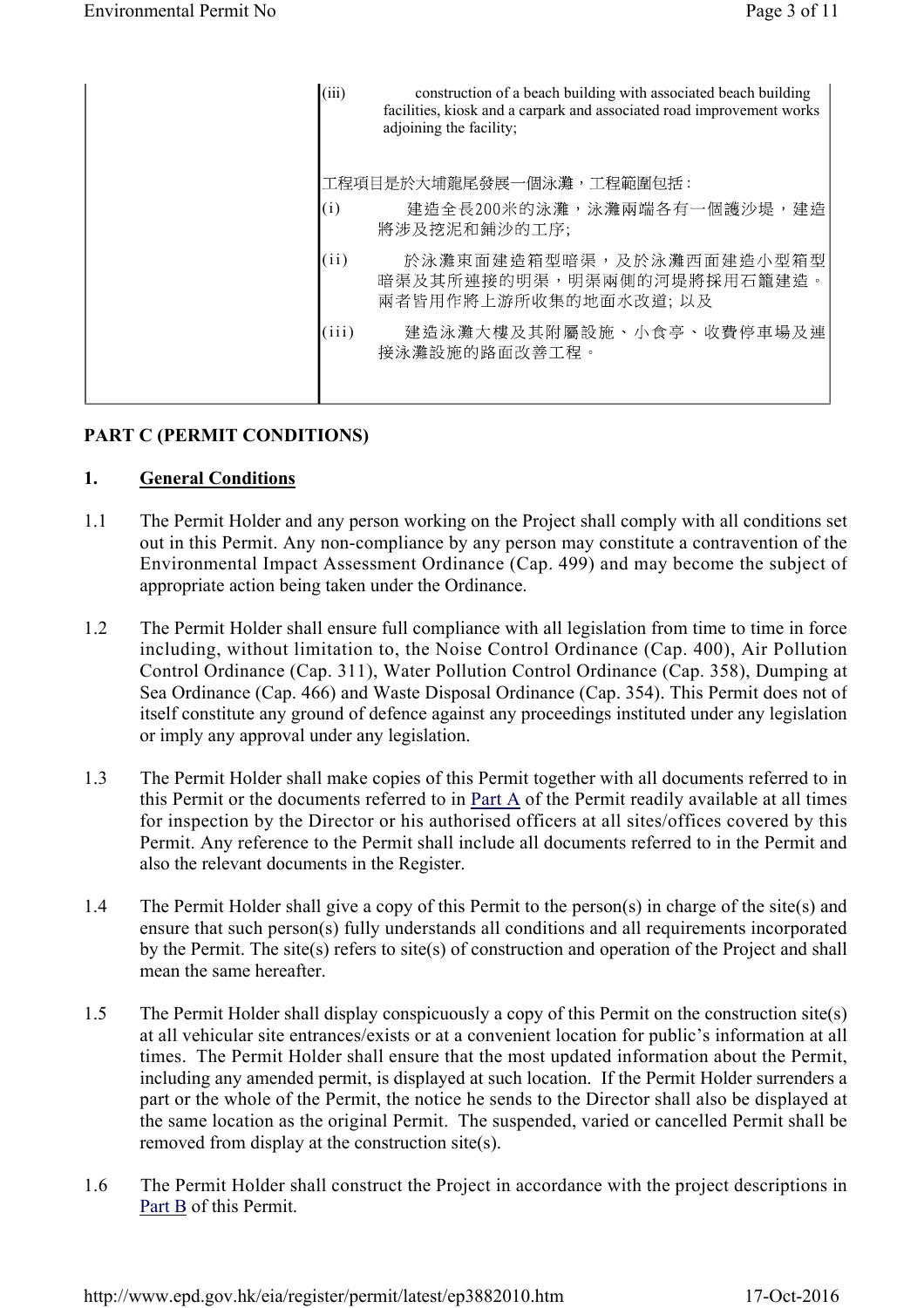- 1.7 The Permit Holder shall ensure that the Project is designed and constructed in accordance with the information and all recommendations described in the EIA Report (Register No. AEIAR-123/2008); the application documents including all attachments (Application No. AEP-388/2010); other relevant documents in the Register; and the information or mitigation measures described in this Permit, mitigation measures to be recommended in submissions that shall be deposited with or approved by the Director as a result of permit conditions contained in this Permit, and mitigation measures to be recommended under ongoing surveillance and monitoring activities during all stages of the Project. Where recommendations referred to in the documents of the Register are not expressly referred to in this Permit, such recommendations are nevertheless to be implemented unless expressly excluded or impliedly amended in this Permit.
- 1.8 All deposited submissions, as required under this Permit, shall be rectified in accordance with the comments, if any made by the Director within one month of the receipt of the Director's comments or otherwise specified by the Director.
- 1.9 All submissions approved by the Director, all submissions deposited without comments by the Director, or all submissions rectified in accordance with comments by the Director under this Permit shall be construed as part of the permit conditions described in Part C of this Permit. Any variations of the submissions shall be approved by the Director in writing or as prescribed in the relevant permit conditions. Any non-compliance with the submissions may constitute a contravention of the EIA Ordinance (Cap. 499). All submissions or any variation of the submissions shall be certified by the Environmental Team (ET) Leader and verified by the Independent Environmental Checker (IEC) referred to in Conditions 2.1 and 2.2 below, before submitting to the Director under the Permit.
- 1.10 The Permit Holder shall release all finalized submissions, as required under this Permit, to the public by depositing copies in the EIA Ordinance Register Office, or in any other places, or any internet websites as specified by the Director, or by any other means as specified by the Director for public inspection. For this purpose, the Permit Holder shall provide sufficient copies of the submissions.
- 1.11 All submissions to the Director required under this Permit shall be delivered either in person or by registered mail to the EIA Ordinance Register Office (currently at 27/F, Southorn Centre, 130 Hennessy Road, Wanchai, Hong Kong). Electronic copies of all finalized submissions required under this Permit shall be prepared in Hyper Text Markup Language (HTML) (version 4.0 or later) and in Portable Document Format (PDF version 4.0 or later), unless otherwise agreed by the Director and shall be submitted at the same time as the hard copies.
- 1.12 The Permit Holder shall notify the Director in writing the commencement date of construction of the Project no later than one month prior to the commencement of construction of the Project. The Permit Holder shall notify the Director in writing immediately if there is any change of the commencement date of the construction.
- 1.13 For the purpose of this Permit, "commencement of construction" does not include works related to site clearance and preparation, or other works as agreed by the Director.

## 2. **Submissions or Measures before Commencement of Construction of the Project**

#### *Employment of Environmental and Audit (EM&A) Personnel*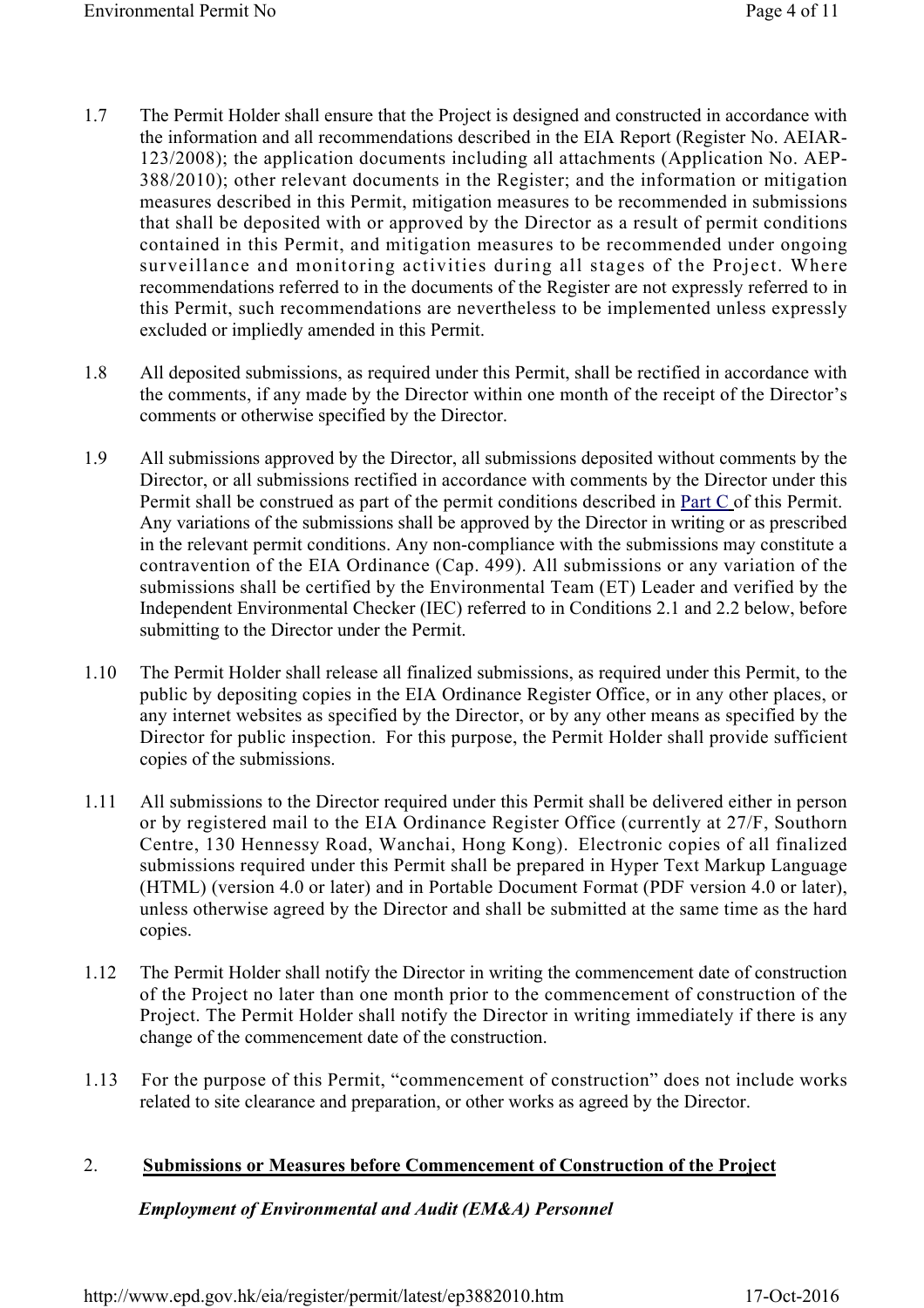- 2.1 An Environmental Team (ET) shall be established by the Permit Holder no later than one month before the commencement of construction of the Project. The ET shall not be in any way an associated body of the Contractor or the Independent Environmental Checker (IEC) for the Project. The ET shall be headed by an ET Leader. The ET Leader shall be a person who has at least 7 years of experience in environmental monitoring and auditing (EM&A) or environmental management. The ET and the ET Leader shall be responsible for the implementation of the EM&A programme in accordance with the EM&A requirements as contained in the EM&A Manual of the Project. The ET Leader shall keep a contemporaneous log-book of each and every instance or circumstance or change of circumstances, which may affect the compliance with the recommendations of the EIA Report (Register No. AEIAR-123/2008) and this Permit. The ET Leader shall notify the IEC within one working day of the occurrence of any such instance or circumstance or change of circumstances. The ET Leader's log-book shall be kept readily available for inspection by all persons assisting in supervision of the implementation of the recommendations of the EIA Report (Register No. AEIAR-123/2008) and this Permit or by the Director or his authorized officers. Failure to maintain records in the log-book, failure to discharge the duties of the ET Leader as defined in the EM&A Manual or failure to comply with this Condition would entitle the Director to require the Permit Holder by notice in writing to replace the ET Leader. Failure by the Permit Holder to make replacement, or further failure to keep contemporaneous records in the log-book despite the employment of a new ET Leader may render the Permit liable to suspension, cancellation or variation.
- 2.2 An IEC shall be employed by the Permit Holder no later than one month before commencement of construction of the Project. The IEC shall not be in any way an associated body of the Contractor or the ET for the Project. The IEC shall be a person who has at least 7 years of experience in EM&A or environmental management. The IEC shall be responsible for duties defined in the EM&A Manual, and shall audit the overall EM&A performance, including the implementation of all environmental mitigation measures, submissions required in the EM&A Manual, and any other submissions required under this Permit. In addition, the IEC shall be responsible for verifying the environmental acceptability of permanent and temporary works, relevant design plans and submissions under this Permit. The IEC shall verify the log-book(s) mentioned in Condition 2.1 of this Permit. The IEC shall notify the Director by fax, within one working day of receipt of notification from the ET Leader of each and every occurrence, change of circumstances or non-compliance with the EIA Report (Register No. AEIAR-123/2008) and this Permit, which might affect the monitoring or control of adverse environmental impacts from the Project. In the case where the IEC fails to so notify the Director of the same, fails to discharge the duties of the IEC as defined in the EM&A Manual or fails to comply with this Condition, the Director may require the Permit Holder by notice in writing to replace the IEC. Failure to replace the IEC as directed or further failure to so notify the Director despite employment of a new IEC may render the Permit liable to suspension, cancellation or variation. Notification by the Permit Holder is the same as notification by the IEC for the purpose of this Condition.

#### *Management Organization of Main Construction Companies*

2.3 The Permit Holder shall, no later than two weeks before the commencement of construction of the Project, inform the Director in writing the management organization of the main construction companies and/or any form of joint ventures associated with the construction of the Project. The submitted information shall include at least an organization chart, names of responsible persons and their contact details.

#### *Measures for Mitigating Ecological Impact*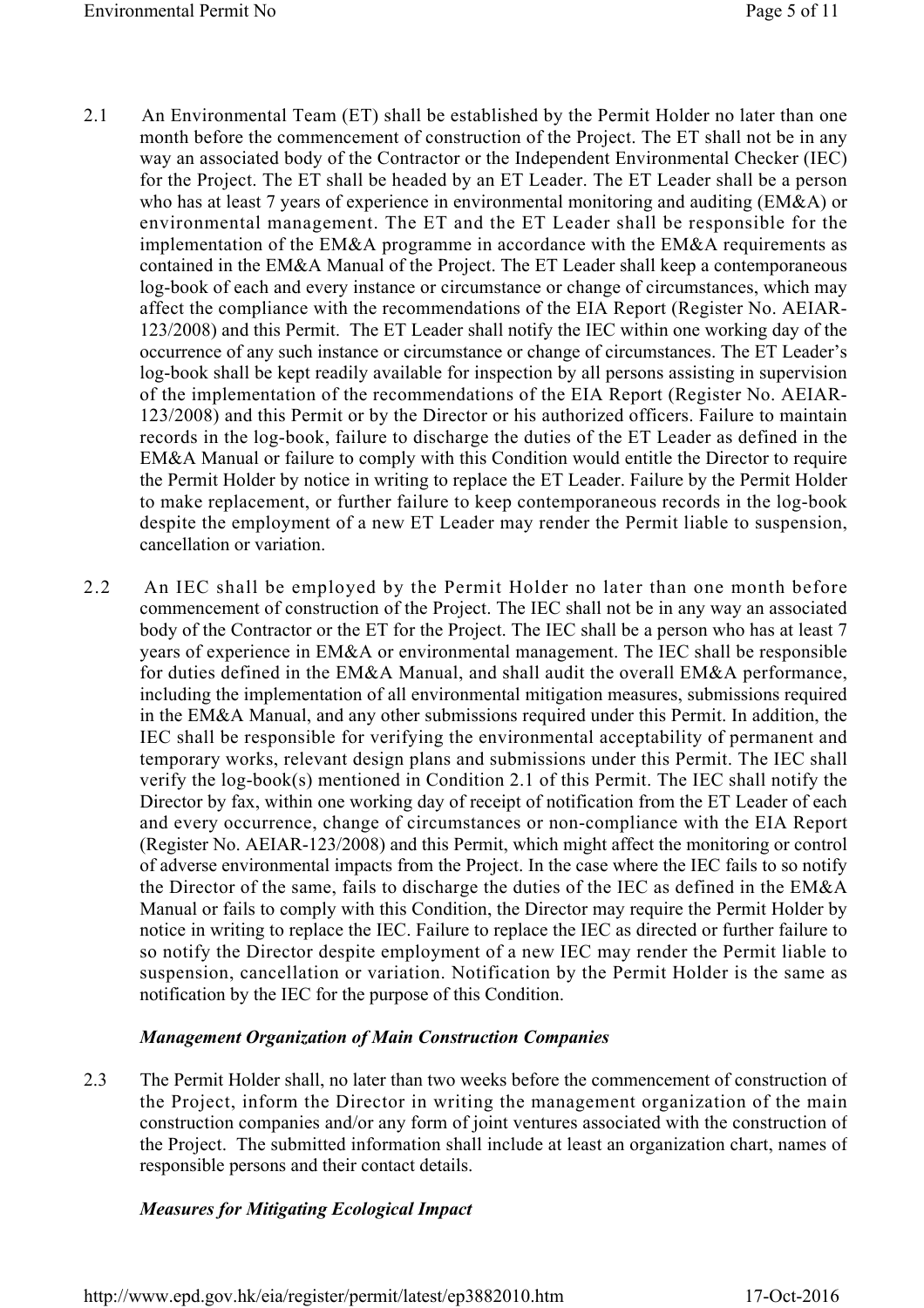- 2.4 To mitigate the ecological impact on the Common Rat Snake *Ptyas mucosus*, capture-surveys on the species shall be conducted by a qualified ecologist within the project site before the commencement of construction of the Project. Any of these species caught during the surveys shall be relocated to nearby shrubland or other suitable habitats to be agreed by the Director. The Permit Holder shall, within one month after completion of capture-survey and relocation works, deposit with the Director three hard copies and one electronic copy of the report including the following information :-
	- (a) qualification of the ecologist(s) to carry out the capture-survey and relocation works;
	- (b) methodology and findings on capture-surveys of Common Rat Snake *Ptyas mucosus*, and photographs of Common Rat Snake *Ptyas mucosus* captured and relocated; and
	- (c) locations of the receptor sites for relocation.

Before submission to the Director, the report shall be certified by the ET Leader and verified by the IEC as conforming to the information and recommendations contained in the approved EIA report (Register No. AEIAR-123/2008).

#### *Submission of Landscape Plan*

2.5 The Permit Holder shall, at least one month before the commencement of construction of the Project, submit four hardcopies and one electronic copy of landscape plan to the Director for approval. The landscape plan shall show the locations, size, number and species of planting, design details, implementation programme, maintenance and management schedules, and drawings in the scale of 1:1000 or other appropriate scale showing the landscape and visual mitigation measures of the Project, in particular the landscape and compensatory planting and architectural and chromatic treatment of the beach building including the blank wall facing Ting Kok Road. Before submission to the Director, the landscape plan shall be certified by the ET Leader and verified by the IEC as conforming to the information and recommendations contained in the approved EIA report (Register No. AEIAR-123/2008).

## **3. Submissions or Measures during Construction of the Project**

#### *Measures to Minimize Water Quality Impact*

- 3.1 All dredging and sandfilling works shall only be carried out within the site boundary as shown in Figure 1 of this Permit.
- 3.2 No more than one dredger shall be used for the dredging operation.
- 3.3 Closed grab dredger shall be employed for dredging and the dredging rate shall not exceed  $31m<sup>3</sup>$  per hour to minimize release of sediment and contaminants during dredging. The operation time of dredging works shall not exceed 8 working hours per day and 6 working days per week.
- 3.4 A movable cage type / metal frame type silt curtain as shown in Figure 2 of this Permit shall be employed and maintained at all time throughout the dredging operation to minimize the water quality impact.
- 3.5 Splashing of dredged material into the surrounding waters is prohibited during loading of barges and grabs. No overflowing or spillage or leakage of dredged material causing water pollution is allowed during loading or transportation.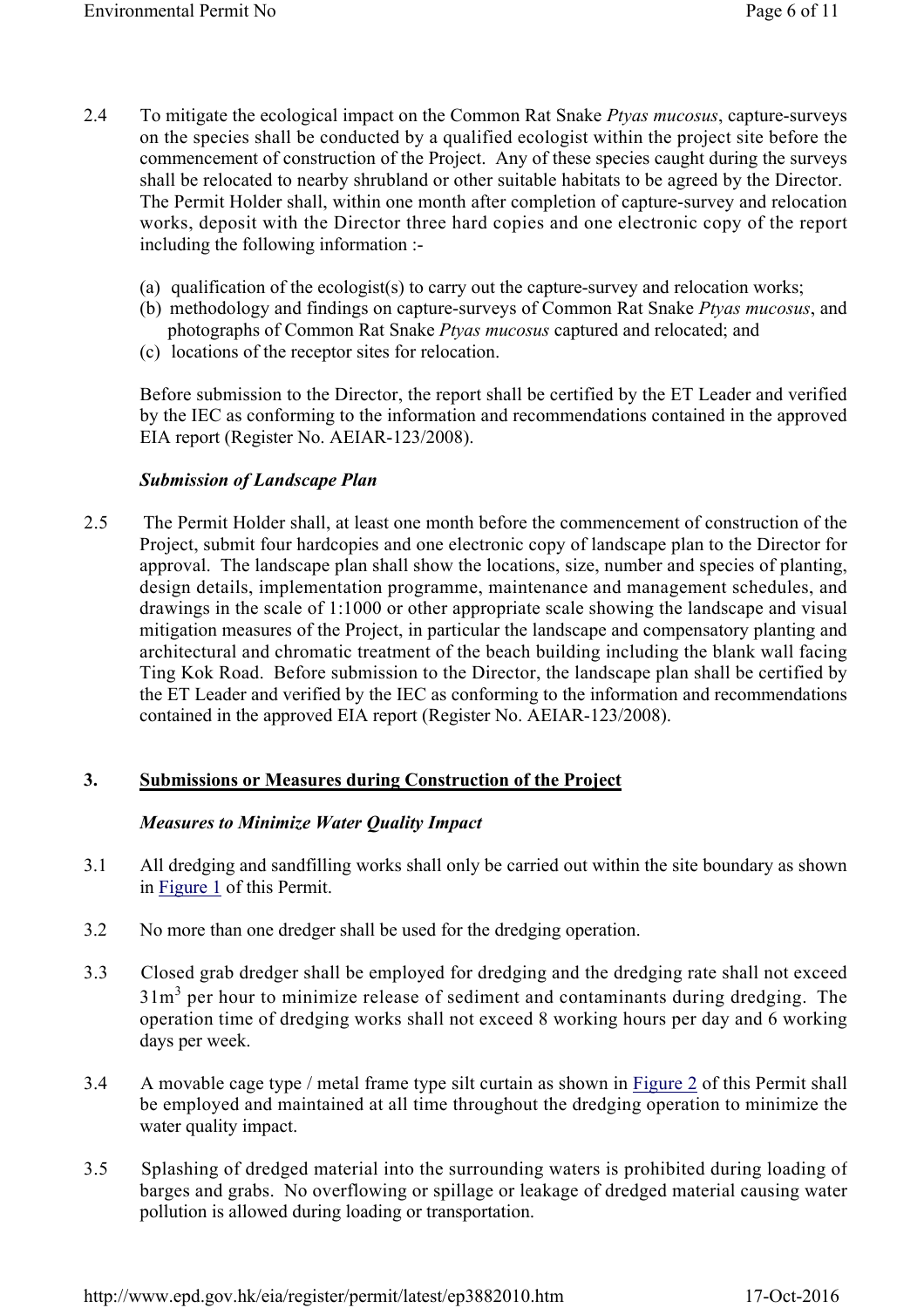- 3.6 Sandfilling works shall not carried out concurrently with the dredging works and shall be carried out only after the construction of groynes has been completed.
- 3.7 No more than one sandfilling barge shall be used for the sandfilling operation.
- 3.8 The sandfilling rate shall not exceed 333  $m<sup>3</sup>$  per hour and the total sandfilling quantity shall not exceed 1,000m<sup>3</sup> per day.
- 3.9 A standing type silt curtain as shown in Figure 3 of this Permit shall be installed at locations shown in Figure 3 of this Permit throughout excavation works for two drainage diversions and sandfilling operation to minimize the water quality impact.
- 3.10 To mitigate water quality impact during construction, all mitigation measures described in Annex A shall be fully implemented.

## *Measures to Minimize/Mitigate Ecological Impact*

- 3.11 To minimize the potential ecological impact on fish species of conservation importance including Two-spot Goby *Psammogobius biocellatus,* Tropical Sand Goby *Favonigobius reichei* and Grass Puffer *Takifugu niphobles,* the following precautionary measures shall be implemented : -
	- (a) the removal of rocks/hard objects in the intertidal zone shall be conducted during low tide and the area shall not exceed  $10m<sup>2</sup>$  for each removal. The rock removal works shall be conducted under the supervision of a qualified fish specialist who will be responsible for checking for any species of concerns under the rocks/hard objects to be removed. The proposed fish specialist shall be agreed by the Director.
	- (b) The "cleared" areas shall be properly fenced off immediately after removal of the rocks/hard objects. The qualified fish specialist shall inspect the areas beforehand to avoid trapping any species of concerns inside the enclosed area; and
	- (c) A trial shall be conducted in the beginning of the rock removal work so as to further fine-tune the above method, if necessary.
- 3.12 To mitigate the loss of mangrove seedlings/plants within the site boundary during construction, mangrove seedling plantings of plant species, namely *Aegiceras corniculatum, Avicennia marina and Kandelia obovata* shall be provided before the commencement of operation. The Permit Holder shall, no later than three months before commencement of mangrove seedling planting works, deposit with the Director three hard copies and one electronic copy of mangrove seedling planting proposal. Before submission to the Director, the proposal shall be certified by the ET Leader and verified by the IEC as conforming to the information and recommendations contained in the approved EIA report (Register No. AEIAR-123/2008). The detailed mangrove seedling planting proposal shall include the following information:
	- (a) qualification of the specialist(s) to supervise the planting works;
	- (b) number and species of planting;
	- (c) locations of the planting sites;
	- (d) methodology and implementation programme; and
	- (e) detailed schedule for post-plantation maintenance and monitoring of plants.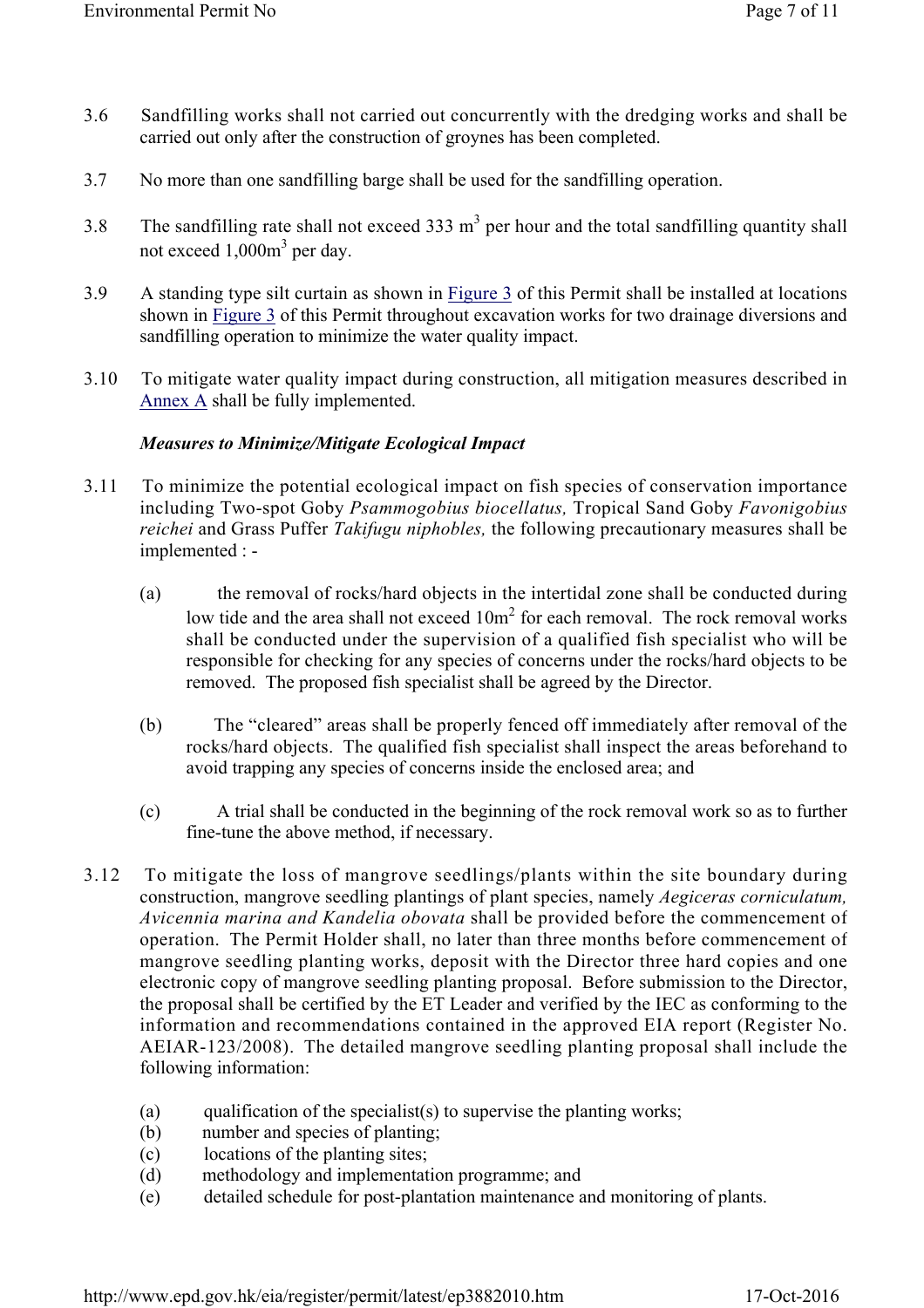The mangrove seedling planting works shall be implemented according to the planting proposal.

## *Measures to Mitigate Landscape and Visual Impacts*

3.13 All landscaping and visual mitigation measures shall be implemented for the Project in accordance with the landscape plan approved under Condition 2.5 of this Permit. At least one month before the Project commences operation, four hard copies and one electronic copy of detailed landscape as-built drawing(s) with an explanatory statement showing the final locations, size, number and species of planting to demonstrate compliance with the approved submissions under Condition 2.5 of this Permit shall be deposited with the Director. This asbuilt submission shall be certified by the ET Leader and verified by the IEC to demonstrate that Condition 2.5 is fulfilled.

#### *Measures to Reduce Light Pollution*

3.14 Outdoor lightings of the Project shall be designed to reduce light pollution and impact on starwatching activities at the beach. For this purpose, light housings with full-cut-off designs which reflect light totally downward and better design of light shielding are examples that can be considered.

## **4. Environmental Monitoring and Audit (EM&A) Requirements for the Construction of the Project**

- 4.1 The EM&A programme shall be implemented in accordance with the procedures and requirements in the EM&A Manual. Any changes to the monitoring and audit requirements shall be justified by the ET leader and verified by the IEC as conforming to the requirements set out in the EM&A Manual, and shall seek the prior approval from the Director before implementation.
- 4.2 Samples, measurements and necessary remedial actions shall be taken in accordance with the requirements of the EM&A Manual by:
	- (a) conducting baseline environmental monitoring;
	- (b) conducting impact monitoring;
	- (c) carrying out remedial actions described in the Event/Action Plans of the EM&A Manual in accordance with the time frame set out in the Event/Action Plans, or as agreed by the Director, in case where specified criteria in the EM&A Manual are exceeded;
	- (d) logging and keeping records of the details of (a) to (c) above for all parameters within 3 working days of the collection of data or completion of remedial action(s), for the purpose of preparing and submitting the monthly EM&A Reports and to make available the information for inspection on site.
- 4.3 Three hard copies and one electronic copy of the Baseline Monitoring Report shall be submitted to the Director at least 2 weeks before the commencement of construction of the Project. The submission shall be certified by the ET Leader and verified by the IEC. Additional copies of the submission shall be made available to the Director upon his request.
- 4.4 Three hard copies and one electronic copy of monthly EM&A Report shall be submitted to the Director within 2 weeks after the end of the reporting month. The EM&A Reports shall include a summary of all non-compliance (exceedances) of the environmental quality performance limits (Action and Limit Levels). The submissions shall be certified by the ET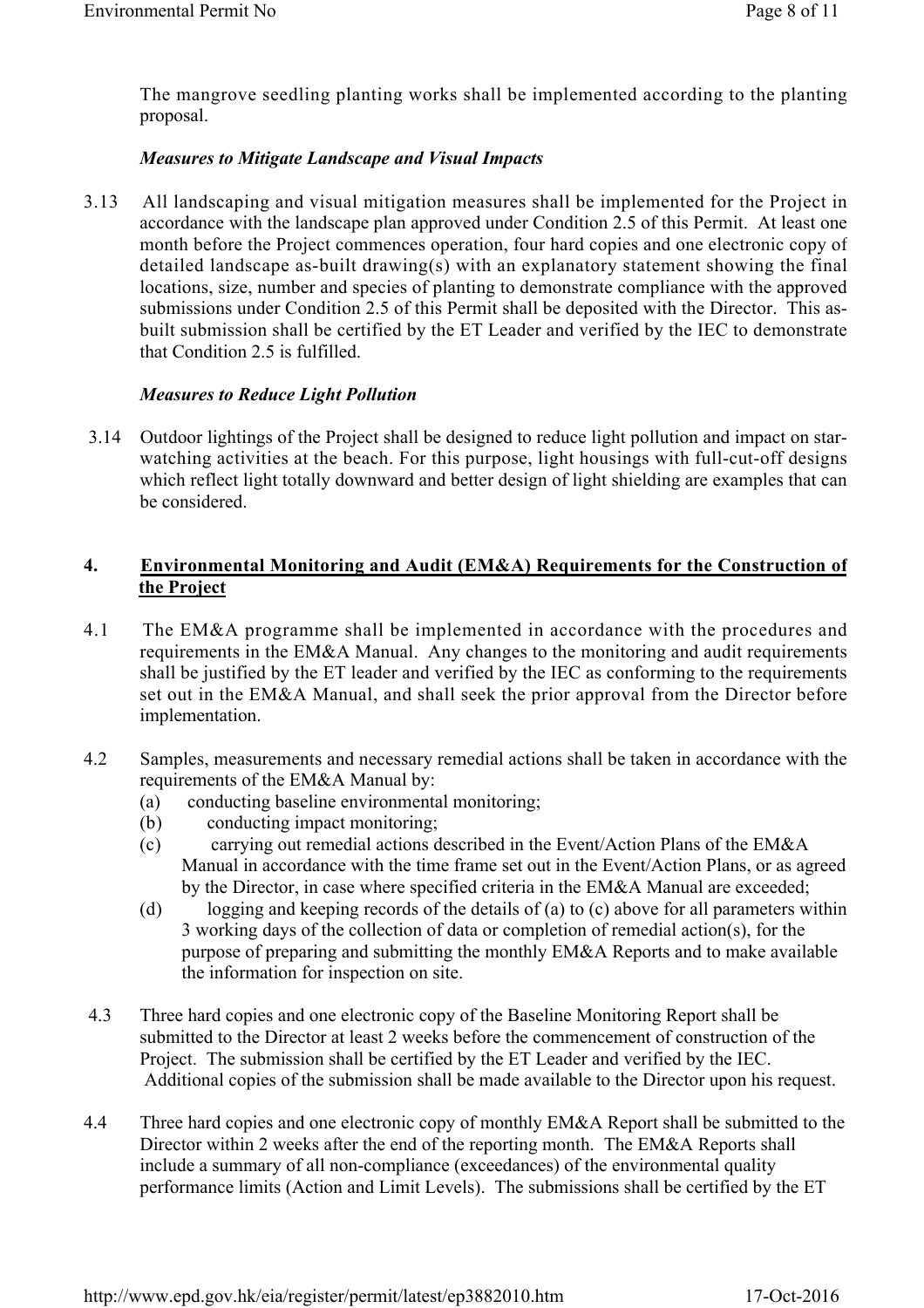Leader and verified by the IEC. Additional copies of the submission shall be provided to the Director upon request by the Director.

4.5 All EM&A data submitted under this Permit shall be true, valid and correct.

## **5. Electronic Reporting of EM&A Information**

- 5.1 To facilitate public inspection of the Baseline Monitoring Report and monthly EM&A Reports via the EIAO Internet Website and at the EIAO Register Office, electronic copies of these Reports shall be prepared in Hyper Text Markup Language (HTML) (version 4.0 or later) and in Portable Document Format (PDF version 4.0 or later), unless otherwise agreed by the Director and shall be submitted at the same time as the hard copies as described in Condition 4 above of this Permit. For the HTML version, a content page capable of providing hyperlink to each section and sub-section of these Reports shall be included in the beginning of the document. Hyperlinks to all figures, drawings and tables in these Reports shall be provided in the main text from where the respective references are made. All graphics in these Reports shall be in interlaced GIF format unless otherwise agreed by the Director. The content of the electronic copies of these Reports must be the same as the hard copies.
- 5.2 The Permit Holder shall, within six weeks after the commencement of construction of the Project, set up a dedicated Internet web site and notify the Director in writing the Internet address where the environmental monitoring data and project information is to be placed. All environmental monitoring data described in Condition 5.1 above shall be made available to the public via the abovementioned dedicated Internet web site in the shortest possible time and in any event no later than 2 weeks after the relevant environmental monitoring data are collected or become available, unless otherwise agreed with the Director.
- 5.3 The Internet web site as described in Condition 5.2 above shall enable user-friendly public access to the environmental monitoring data and project information including the Project Profile and this Environmental Permit. The Internet web site shall have features capable of:
	- (a) providing access to all environmental monitoring data of this Project collected since the commencement of construction;
	- (b) providing access to all finalized submissions as required under this Permit;
	- (c) searching by date;
	- (d) searching by types of monitoring data (water quality, ecology, noise and air quality); and
	- (e) hyperlinking to relevant monitoring data after searching;

or otherwise as agreed by the Director.

## **Notes :**

- 1. This Permit consists of three parts, namely, PART A (Main Permit), PART B (Descriptions of Designated Project) and PART C (Permit Conditions). Any person relying on this Permit should obtain independent legal advice on the legal implications under the EIAO, and the following notes are for general information only.
- 2. If there is a breach of any condition of this Permit, the Director or his authorized officer may, with the consent of the Secretary for the Environment, order the cessation of associated work until the remedial action is taken in respect of the resultant environmental damage, and in that case the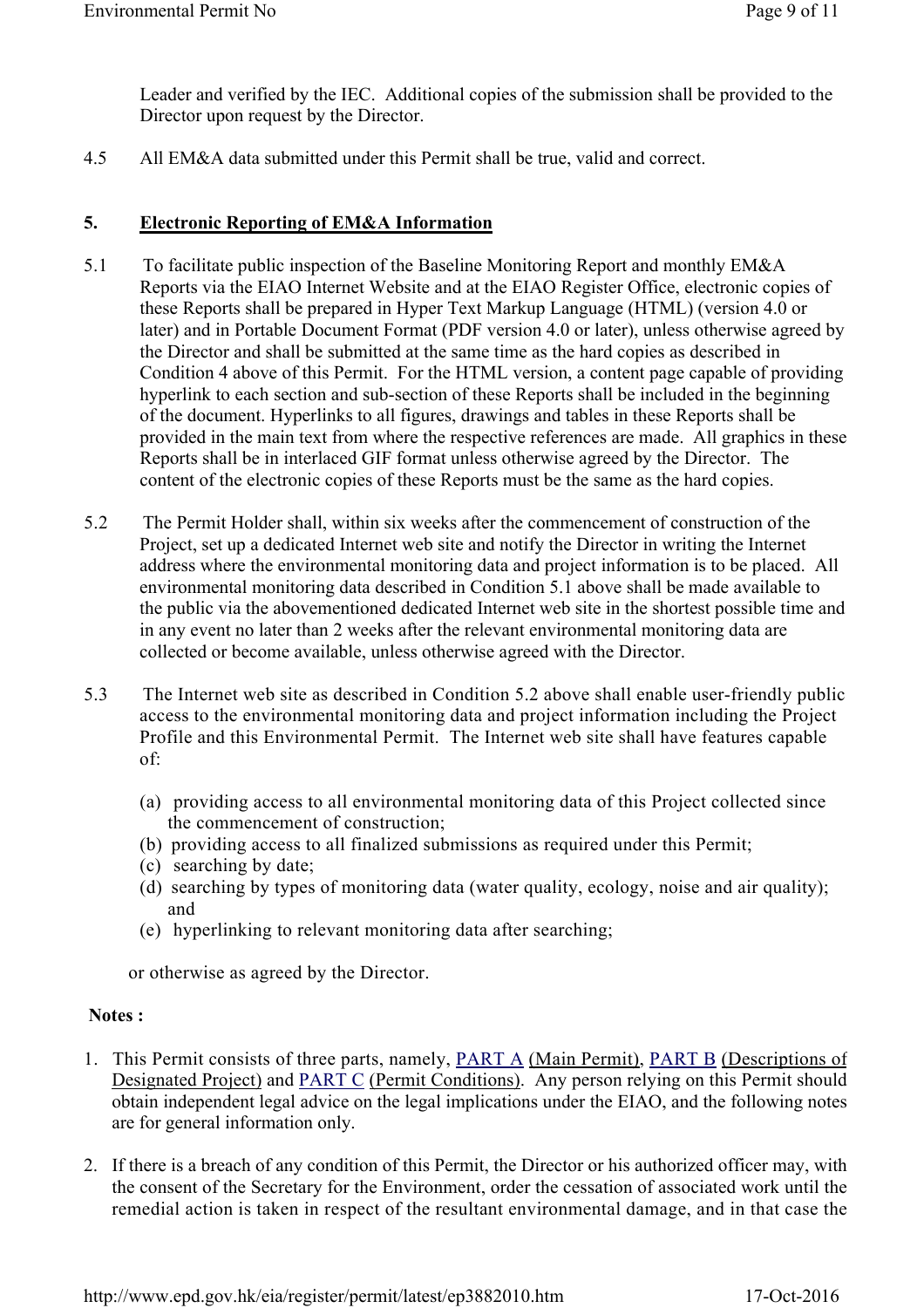Permit Holder shall not carry out any associated works without the permission of the Director or his authorized officer.

- 3. The Permit Holder may apply under Section 13 of the EIAO to the Director for a variation of the conditions of this Permit. The Permit Holder shall replace the original permit displayed on the Project site by the amended permit.
- 4. A person who assumes responsibility for the whole or a part of the Project may, before he assumes responsibility of the Project, apply under Section 12 of the EIAO to the Director for a further environmental permit.
- 5. Under Section 14 of the EIAO, the Director may with the consent of the Secretary for the Environment, suspend, vary or cancel this Permit. The suspended, varied or cancelled Permit shall be removed from display at the site.
- 6. If this Permit is cancelled or surrendered during construction of the Project, another environmental permit must be obtained under the EIAO before the Project could be continued. It is an offence under Section 26(1) of the EIAO to construct or operate a designated project listed in Part I of Schedule 2 of the EIAO without a valid environmental permit.
- 7. Any person who constructs the Project contrary to the conditions in the Permit, and is convicted of an offence under the EIAO, is liable: -
	- (i) on a first conviction on indictment to a fine of \$2 million and to imprisonment for 6 months;
	- (ii) on a second or subsequent conviction on indictment to a fine of \$5 million and to imprisonment for 2 years;
	- (iii) on a first summary conviction to a fine at level 6 and to imprisonment for 6 months;
	- (iv) on a second or subsequent summary conviction to a fine of \$1 million and to imprisonment for 1 year; and
	- (v) in any case where the offence is of a continuing nature, the court or magistrate may impose a fine of \$10,000 for each day on which he is satisfied the offence continued.
- 8. The Permit Holder may appeal against any condition of this Permit under Section 17 of the EIAO within 30 days of receipt of this Permit.
- 9. The Notes are for general reference only and that the Permit Holder should refer to the EIAO for details and seek independent legal advice.

## Environmental Permit No. EP-388/2010<br>環境許可證編號EP-388/2010

## **Annex A (as referred to in Condition 3.10)**

## **Measures to Mitigate Water Quality Impact During Construction**

- (i) Surface run-off from the construction site shall be directed into adequately designed sand/silt removal facilities such as sand traps, silt traps and sediment basins before discharge into storm drains. Channels, earth bunds or sand bag barriers shall be provided on site to properly direct stormwater to such silt removal facilities.
- (ii) Catchpits and perimeter channels shall be constructed in advance of site formation works and earthworks.